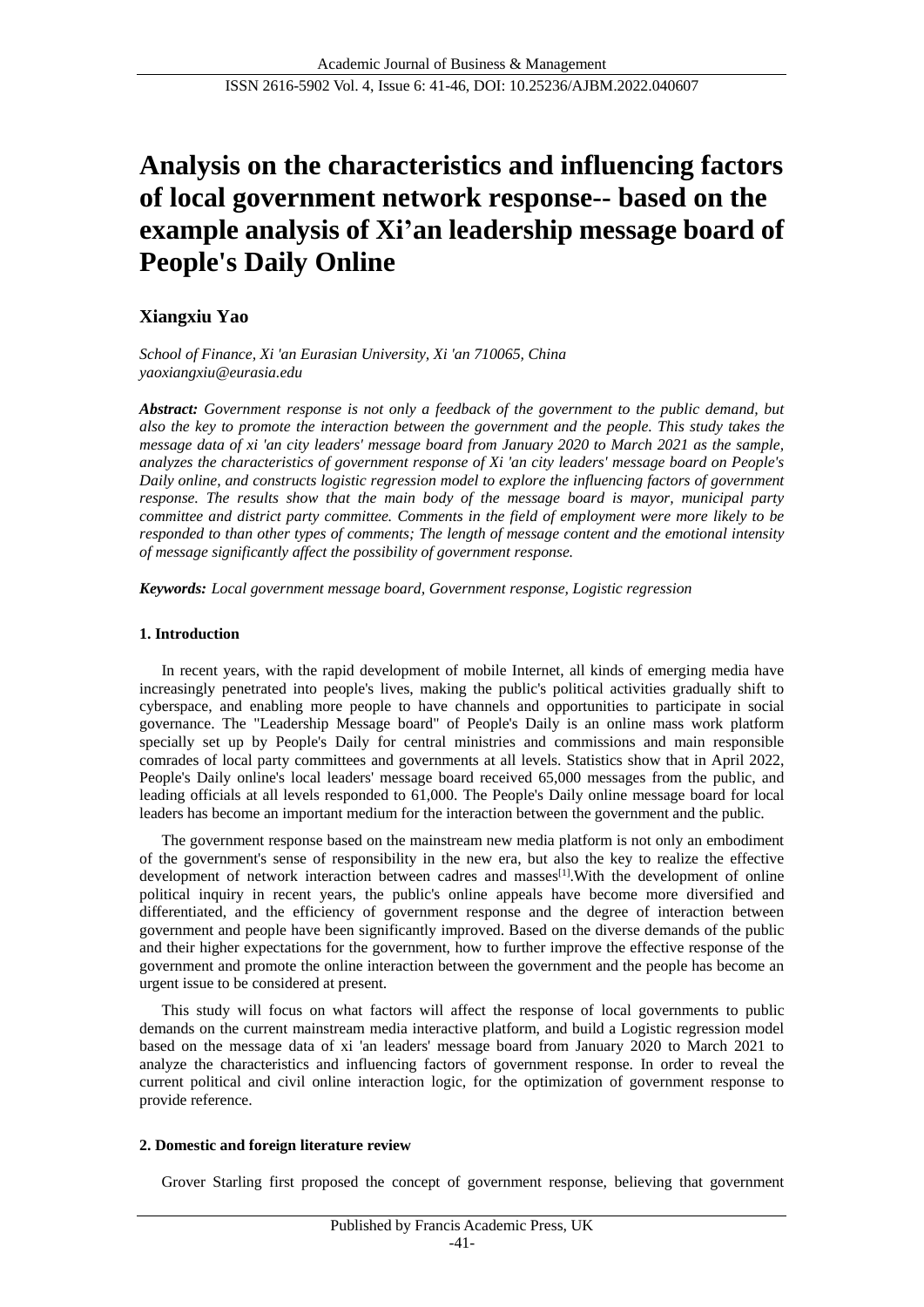Academic Journal of Business & Management

# ISSN 2616-5902 Vol. 4, Issue 6: 41-46, DOI: 10.25236/AJBM.2022.040607

response is the basic response of the government to the demands raised by the public in the process of political participation<sup>[2]</sup>. Government response is not only a positive expression of the government to the public demand, but also the key to promote the interaction between the government and the people. In terms of the research on influencing factors of government response, scholars believe that government response is not only affected by its own factors, but also affected by many external factors, thus producing different response effects. Roberts and Kim Through the panel data research on economic reform and public opinion, it is believed that government response is closely related to whether the public actively interacts with each other<sup>[3]</sup>. Active participation of the public in political life will promote positive interaction and prompt and accurate response of the government. Zhong Zhijin 182 important network events in China from 2002 to 2012 are collected, and the characteristics and development trend of network events in the past decade are analyzed from the perspective of the whole process of the events[4].It shows that in most cases, local governments can respond positively, but the nature of events and stakeholders still have an impact on the enthusiasm of response<sup>[5]</sup>. The paper studies the key factors that affect the response effect of major public opinion crisis of local government in China, and finds that the public opinion event itself, how public opinion spreads, and related variables of public opinion response all affect the government's intervention effect on public opinion. Meng Tianguang based on the big data analysis of the citizen and government behavior records of the online political platform, it is concluded that the spatio-temporal factors, the attribution of issues and the expression of demands are the main factors affecting the responsiveness of the government, which respectively reflect the evolution and interaction strategies of the three elements of political interaction in cyberspace -- institutions, governments and citizens<sup>[6]</sup>. LeiYuQiong based on the text analysis and sentiment analysis of 7,722 messages on the "leadership message board" during the COVID-19 outbreak, the results show that the public sentiment tendency is correlated with official reports and government responses<sup>[7]</sup>.

Despite the fruitful results of existing research, some important limitations remain. First, the existing research on government responsiveness is still mostly theoretical, and a few studies adopt rigorous methods such as large sample quantitative analysis and experimental research. Second, few studies have looked at the characteristics of messages themselves.

# **3. Empirical Analysis**

# *3.1 Research Design*

The data samples selected in this study are the "leadership message board" of Xi 'an city of People's Daily Online from January 2020 to March 2021. The selection of this part of data is mainly based on two considerations: One is the study is aimed at the local government, according to the message board data situation, the municipal board because of its more proximity and relative public authority, compared to a higher level (provincial and ministry) and low (district) level in a message board, the number of messages and response rates is significant, more representative sample content and analysis.

This study uses Python software to crawl the message text of xi 'an city leadership message board of People's Daily Online from January 2020 to March 2021. First, descriptive analysis is conducted on the data to explore and analyze the characteristics of government response. Secondly, logistic regression model was established to explore the influencing factors of government response. Finally, this study summarizes the research results.

# *3.2 Data acquisition and description*

# *3.2.1 Data Crawl*

This study uses Python crawler to crawl the message data of xi 'an local leaders' message board of People's Daily Online from January 2020 to March 2021 (subject to public message time).There are a total of 16,071 messages from xi 'an 11 District 2 county government, 5998 messages from Wang Hao, Party Secretary of Xi 'an, and 6,000 messages from Mayor Li Mingyuan, totaling 28069.

#### *3.2.2 Variable Description*

Message data are included in districts and counties, message subject, the message domain, message type, message, the message content, deal with seven basic state variables, already dealt with messages in the data in addition to the basic variables include response unit, reply content, response time, solve the degree, deal with attitude, conduction speed, evaluation time seven reply related variables. In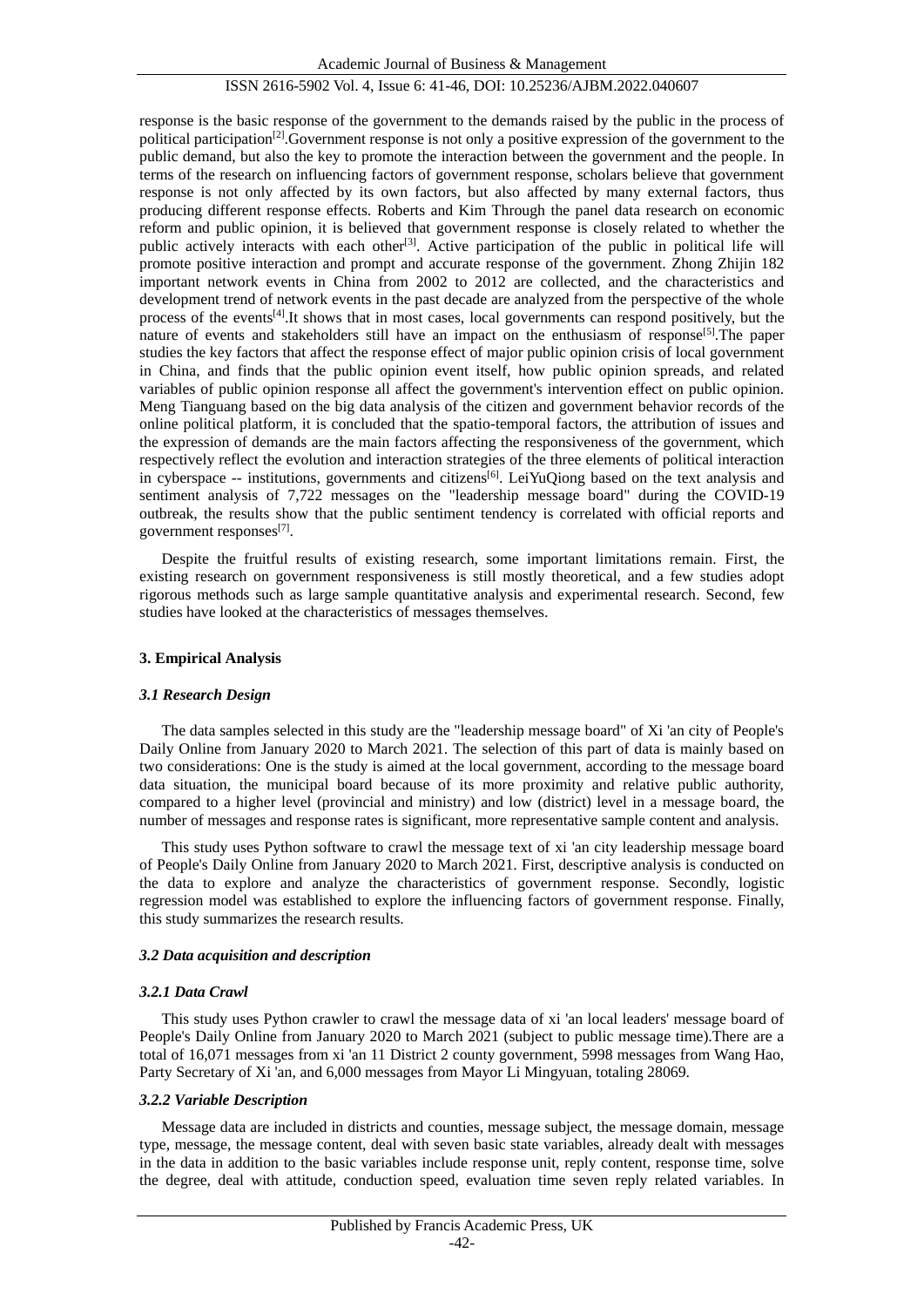combination with the business significance of variables, this study derived four new variables from the basic variables of message characteristics, including message subject, message topic length, message content length, message emotional intensity;Three new variables are derived from the basic variable of the response characteristics, including the number of units involved in the response, the length of the response content, and the response speed. The specific variable description is shown in Table 1.

| Variable<br>classification | The variable name                            | Variable declaration                                                                                                                                                                                                                                                 |  |  |  |  |
|----------------------------|----------------------------------------------|----------------------------------------------------------------------------------------------------------------------------------------------------------------------------------------------------------------------------------------------------------------------|--|--|--|--|
|                            | County                                       | Refers to the message body                                                                                                                                                                                                                                           |  |  |  |  |
|                            | Message title                                | Refers to a topic that the public leaves a message on<br>the message board                                                                                                                                                                                           |  |  |  |  |
|                            | Message field                                | Public comments on the areas involved, including:<br>agriculture, rural areas, transportation, enterprises,<br>medical care, urban construction, employment,<br>government, education, entertainment, tourism,<br>public security, environmental protection, finance |  |  |  |  |
|                            | Message type                                 | Types of public comments: advice, advice, thanks,<br>help, complaints                                                                                                                                                                                                |  |  |  |  |
| Message                    | Message time                                 | The 2020-01 to 2021-03                                                                                                                                                                                                                                               |  |  |  |  |
| characteristics            | Message content                              | Specific message details                                                                                                                                                                                                                                             |  |  |  |  |
|                            | Response to the state                        | Including handled, waiting for reply, handling                                                                                                                                                                                                                       |  |  |  |  |
|                            | Message board body                           | Mayor, Secretary of CPC Municipal Committee,<br>Secretary of District Party Committee and secretary<br>of County Party Committee                                                                                                                                     |  |  |  |  |
|                            | Length of message topic                      | $[2,26]$ unit: words                                                                                                                                                                                                                                                 |  |  |  |  |
|                            | Message Length                               | $[1,1002]$ Unit: words                                                                                                                                                                                                                                               |  |  |  |  |
|                            |                                              | Number of exclamation marks in message content,<br>[0,21]                                                                                                                                                                                                            |  |  |  |  |
|                            | Emotional intensity of<br>message            |                                                                                                                                                                                                                                                                      |  |  |  |  |
|                            | Reply to the unit                            | Government agencies involved in resolving<br>message problems, e.g. district Housing Authority,<br>District Emergency Management Authority, District                                                                                                                 |  |  |  |  |
|                            | Reply content                                | Water Authority, Resource Planning Branch<br>Government units reply details, such as: "Netizen<br>friends: hello! After investigation by Lianhu District<br>Market Supervision Administration, we reply as<br>follows:"                                              |  |  |  |  |
|                            | Recovery time                                | The 2020-01 to 2021-03                                                                                                                                                                                                                                               |  |  |  |  |
| Response                   | To solve the degree                          | One, two, three, four, five                                                                                                                                                                                                                                          |  |  |  |  |
| characteristics            | To deal with attitude                        | One, two, three, four, five                                                                                                                                                                                                                                          |  |  |  |  |
|                            | Conduction velocity                          | One, two, three, four, five                                                                                                                                                                                                                                          |  |  |  |  |
|                            | Evaluation of time                           | The 2020-01 to 2021-03                                                                                                                                                                                                                                               |  |  |  |  |
|                            | The response involves the<br>number of units | $[0,4]$ unit: unit                                                                                                                                                                                                                                                   |  |  |  |  |
|                            | Length of reply                              | $[3,2525]$ Unit: words                                                                                                                                                                                                                                               |  |  |  |  |

|  | Table 1: Variable description table |  |
|--|-------------------------------------|--|
|  |                                     |  |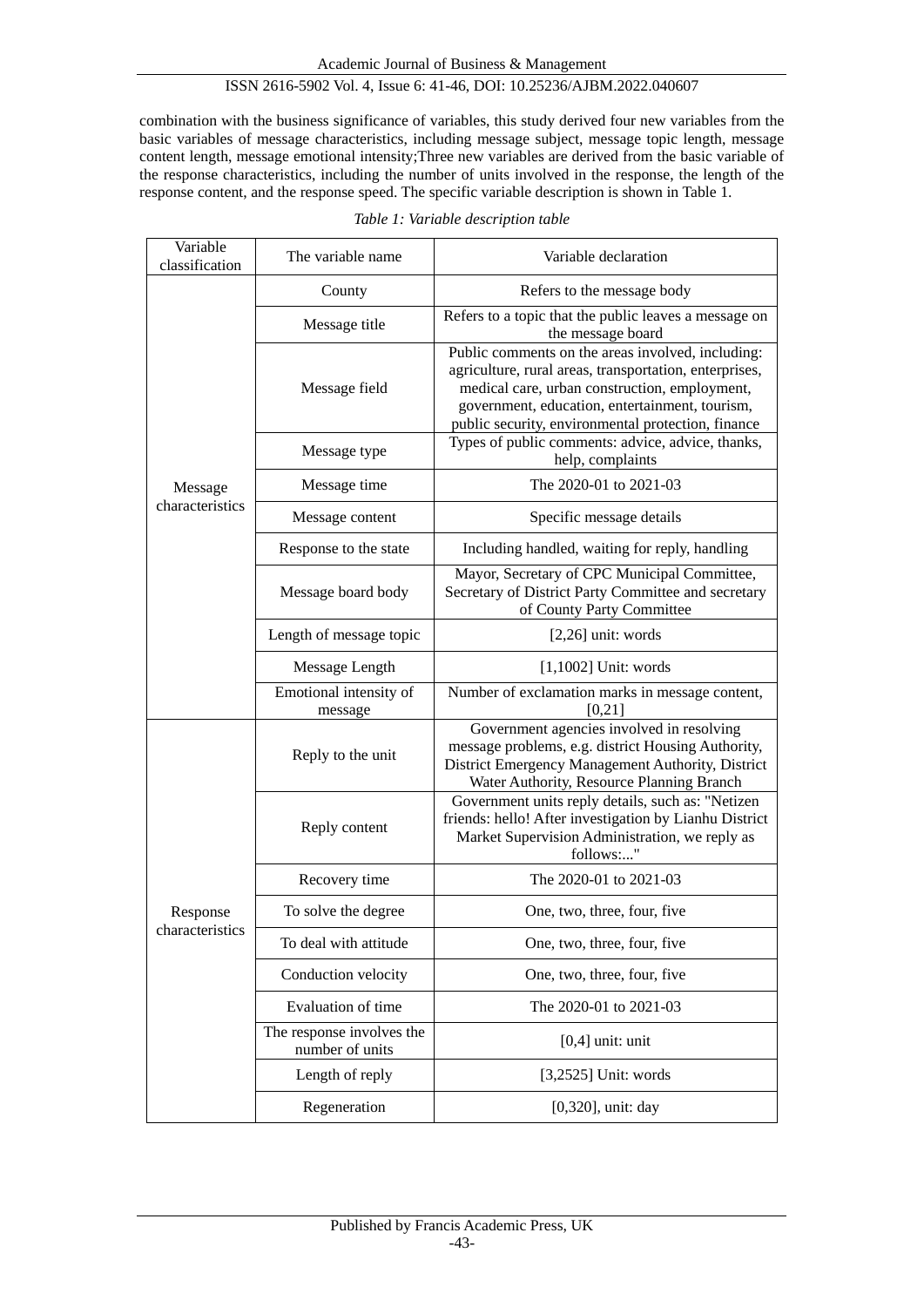#### **4. Empirical Analysis**

#### *4.1 Analysis of characteristics of government response*

#### *4.1.1 Respond to the overall situation*

The response status of the government in the message data includes three states: handled, to be replied to, and in the process of handling. In the process of handling, it means that the problems reflected by the public are transferred to the relevant departments for processing and waiting for the reply result. Therefore, in the research process of this study, such replies and handled are combined into responded. In terms of responses as a whole, 26,402 of 28,069 messages have been answered, accounting for 94%. Among them, 90% of the mayor's messages have been answered;94% of the messages left by the party secretary have been answered; 95% of the messages left by the district Party secretary have been answered; 98% of the messages left by the county party secretary have been answered.

#### *4.1.2 Respond to text features*

According to statistics, the average length of messages that have been answered is 241 characters, and 75% of messages contain 264 characters or less., consulting the message response to the content of the text the average length of 165 characters, "class response message content text average length of 226 characters, thank class response message content text average length of 94 characters, complaints class message response text average length of 213 characters, help class message response text average length of 203 characters.

#### *4.1.3 Response time*

Based on the cumulative percentage of response days, 25% of messages are answered within 4 days, 50% are answered within 7 days, and 75% are answered within 14 days. There are some phenomena of message processing time process, individual differences are large, the longest up to 320 days.

#### *4.1.4 Response to evaluation*

People's Daily online message board adopts the evaluation system of "three dimensional five heart". "Three dimensional" means that users evaluate the processing of messages from three aspects: the degree of solution, attitude and speed of handling. "Five hearts" represents a rating score from one to five for each dimension. According to the statistical results, the weighted average score of solving degree was 2.84, the weighted average score of handling attitude was 3.61, and the weighted average score of handling speed was 3.32.

# *4.2 Analysis of influencing factors of government response*

In order to explore the impact of the characteristics of public comments on the state of government response (response and waiting for reply).In this study, a Logistic regression model was established with response status as the dependent variable and message subject, message field, message type, topic length, content length and message emotional intensity as independent variables. Modeling process dummy variable coding uses indicator comparison and sets the first classification as reference. The model results are shown in Table 2.

It can be seen from the model results that the message board subjects have a significant impact on the response state, and the message board subjects at different levels show significant differences. The main body of message board was mayor ( $Exp(B) = 0.259$ , P <0.05), Municipal Party Committee  $(Exp(B) = 0.453, P \le 0.05)$  and district Party Committee  $(Exp(B) = 0.535, P \le 0.05)$ . From the distribution of message data, the public is more inclined to leave messages to the higher level of government, but the model results show that the higher level of government response probability is lower. Perhaps because the higher level of government has to deal with more messages, more types, and more complexity.

In terms of message field, the message in employment field  $(Exp(B) = 1.586, P < 0.05)$  was more likely to be answered than other types of message. The environmental protection field  $(Exp(B) = 0.602, ...)$ P <0.05), education field (Exp(B) = 0.569, P <0.05), and finance field (Exp(B) = 0.514, P <0.05) were significantly less likely to receive responses than other fields. In terms of message types, voice behavior messages ( $Exp(B) = 0.812$ , P < 0.05) were significantly less likely to respond than other message types.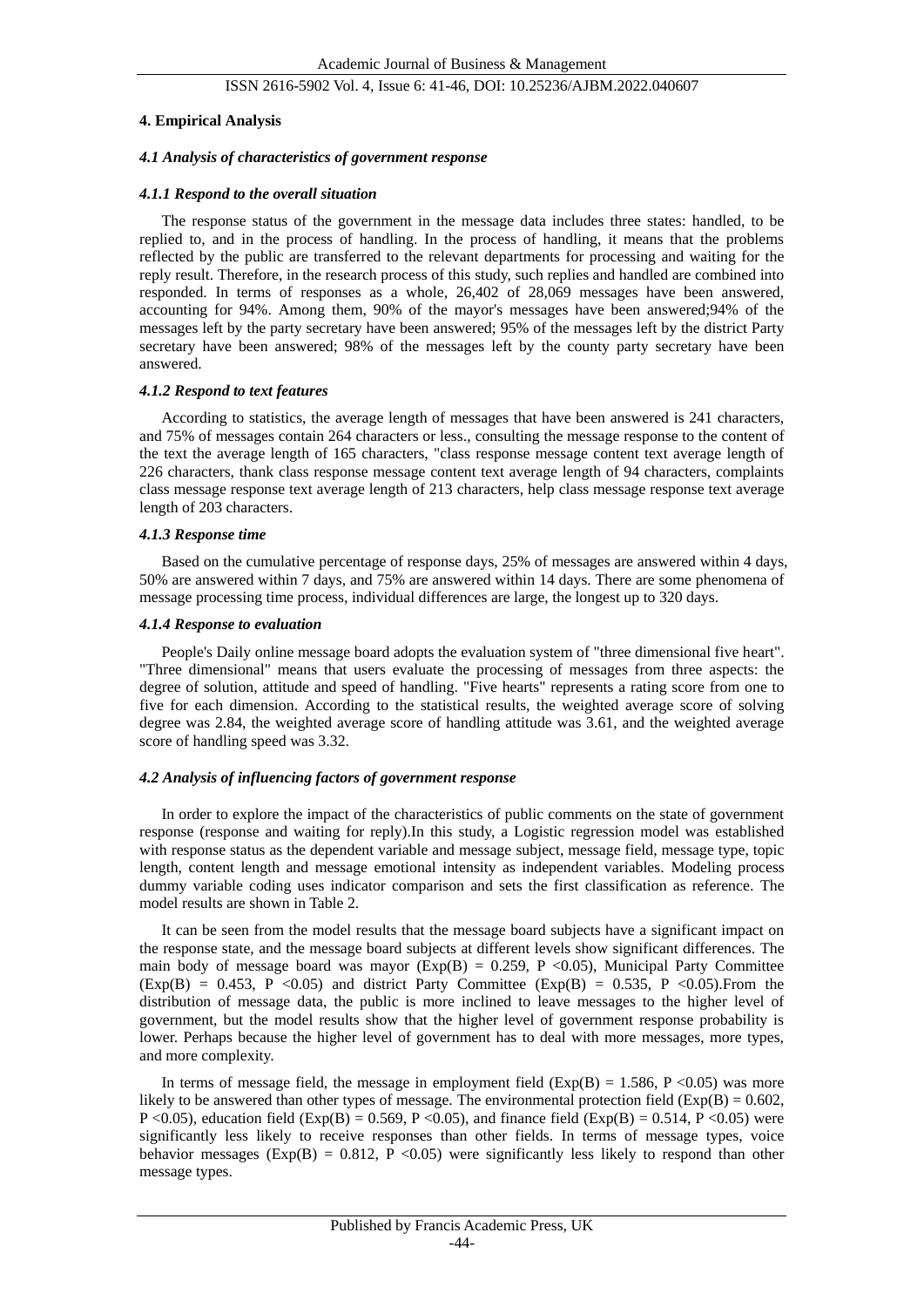From the characteristics of message text, the length of message content ( $Exp(B) = 1.263$ ,  $P \le 0.05$ ) and the emotional intensity of message ( $Exp(B) = 1.121$ ,  $P \le 0.05$ ) significantly affected the possibility of government response. Among them, the longer the message length, the stronger the emotional intensity of the message, the higher the possibility of government response.

| Variable<br>classification      | Variable                                | B       | S.E, | Wals                    | df             | Sig. | Exp(B) |
|---------------------------------|-----------------------------------------|---------|------|-------------------------|----------------|------|--------|
| Message board<br>body           | The county party committee              |         |      | 172.141                 | 3              | 000. |        |
|                                 | District party committee                | $-626.$ | 237. | 6.987                   | $\mathbf{1}$   | 008. | 535.   |
|                                 | Municipal party committee               | $-793.$ | 241. | 10.85<br>$\overline{4}$ | $\mathbf{1}$   | 001. | 453.   |
|                                 | The mayor                               | 1.352   | 238. | 32.27<br>3              | $\mathbf{1}$   | 000. | 259.   |
|                                 | Public security                         |         |      | 67.63<br>7              | 12             | 000. |        |
|                                 | Urban construction                      | $-144.$ | 140. | 1.051                   | $\mathbf{1}$   | 305. | 866.   |
|                                 | Environmental protection                | $-507.$ | 168. | 9.144                   | $\mathbf{1}$   | 002. | 602.   |
|                                 | The traffic                             | $-174.$ | 162. | 1.151                   | $\mathbf{1}$   | 283. | 841.   |
|                                 | Education                               | $-563.$ | 157. | 12.91<br>9              | $\mathbf{1}$   | 000. | 569.   |
|                                 | Financial                               | $-666.$ | 325. | 4.185                   | $\mathbf{1}$   | 041. | 514.   |
| Message field                   | employment                              | 461.    | 234. | 3.882                   | 1              | 049. | 1.586  |
|                                 | Tourism                                 | $-181.$ | 341. | 280.                    | $\mathbf{1}$   | 597. | 835.   |
|                                 | Enterprise                              | $-076.$ | 180. | 179.                    | $\mathbf{1}$   | 672. | 927.   |
|                                 | Agriculture, rural areas and<br>farmers | 326.    | 254. | 1.651                   | $\mathbf{1}$   | 199. | 1.386  |
|                                 | Recreational                            | $-134.$ | 371. | 131.                    | $\mathbf{1}$   | 717. | 874.   |
|                                 | Medical                                 | 134.    | 272. | 242.                    | $\mathbf{1}$   | 622. | 1.143  |
|                                 | Government affairs                      | 251.    | 218. | 1.325                   | $\mathbf{1}$   | 250. | 1.285  |
| Message type                    | Consulting                              |         |      | 8.968                   | $\overline{4}$ | 062. |        |
|                                 | Thank you                               | - 389.  | 377. | 1.068                   | $\mathbf{1}$   | 301. | 678.   |
|                                 | recommendations                         | $-208.$ | 104. | 4.030                   | $\mathbf{1}$   | 045. | 812.   |
|                                 | For help                                | 078.    | 081. | 912.                    | $\mathbf{1}$   | 340. | 1.081  |
|                                 | Complaints                              | $-023.$ | 072. | 104.                    | 1              | 747. | 977.   |
| <b>Message Text</b><br>Features | Title length                            | $-006.$ | 005. | 1.308                   | $\mathbf{1}$   | 253. | 994.   |
|                                 | The length of the content               | 258.    | 000. | 2.965                   | $\mathbf{1}$   | 045. | 1.263  |
|                                 | Emotional intensity of<br>message       | 114.    | 116. | 968.                    | $\mathbf{1}$   | 025. | 1.121  |
| Constant                        |                                         | 3.909   | 281. | 193.126                 | $\mathbf{1}$   | 000. | 49.851 |

# **5. Conclusions and prospects**

This study takes the message data of xi 'an city leaders' message board from January 2020 to March 2021 as the sample to analyze the characteristics of government response of Xi 'an city leaders' message board on People's Daily online, including the overall situation of response, text characteristics of response, response duration and response evaluation analysis. Logistic regression model is